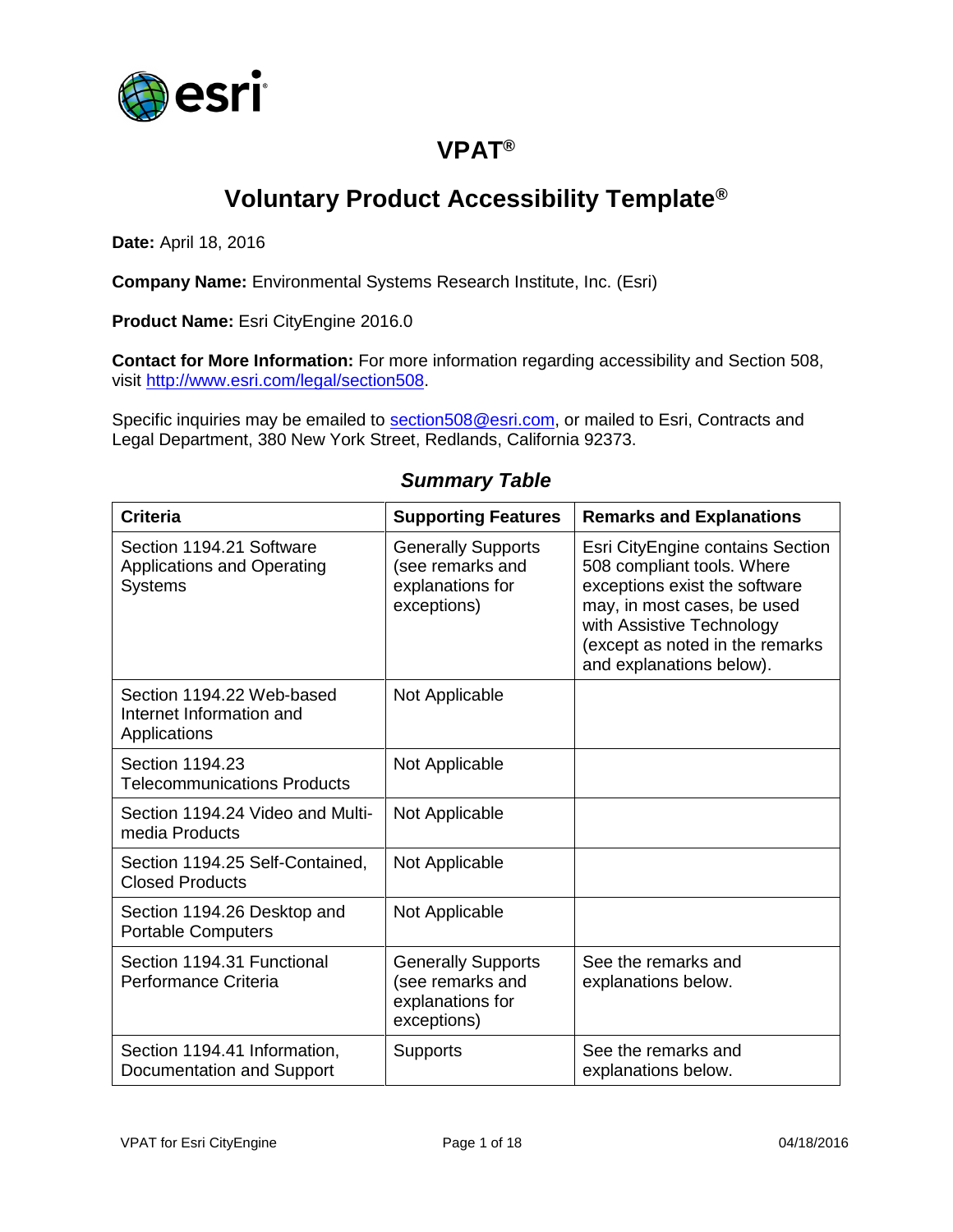| <b>Criteria</b>                                                                                                                                                                                                                                                                                                                                                                                                                                                                                                                                                                                         | <b>Supporting Features</b>                                           | <b>Remarks and Explanations</b>                                                                                                                                                                                                                                                                                                                                                                                                                                                                                                    |
|---------------------------------------------------------------------------------------------------------------------------------------------------------------------------------------------------------------------------------------------------------------------------------------------------------------------------------------------------------------------------------------------------------------------------------------------------------------------------------------------------------------------------------------------------------------------------------------------------------|----------------------------------------------------------------------|------------------------------------------------------------------------------------------------------------------------------------------------------------------------------------------------------------------------------------------------------------------------------------------------------------------------------------------------------------------------------------------------------------------------------------------------------------------------------------------------------------------------------------|
| (a) When software is designed to<br>run on a system that has a<br>keyboard, product functions shall<br>be executable from a keyboard<br>where the function itself or the<br>result of performing a function<br>can be discerned textually.                                                                                                                                                                                                                                                                                                                                                              | Supports with<br>Exceptions                                          | Not all dialogs provide access<br>through keyboard equivalent.<br>Some dialogs do not let the user<br>"tab" through the options on the<br>dialogs from the keyboard. The<br>mouse must be used.                                                                                                                                                                                                                                                                                                                                    |
|                                                                                                                                                                                                                                                                                                                                                                                                                                                                                                                                                                                                         |                                                                      | Note: Keyboard alternatives are<br>required only when the function<br>or the result of performing a<br>function can be represented with<br>words. Esri CityEngine contains<br>geographic information system<br>(GIS) technology that captures,<br>manages, and analyzes data<br>through digital maps. Many GIS<br>functions (such as drawing lines<br>on the screen, or interactively<br>pushing/pulling geometry)<br>cannot be represented with<br>words and, therefore, no<br>keyboard equivalent exists for<br>these functions. |
| (b) Applications shall not disrupt<br>or disable activated features of<br>other products that are identified<br>as accessibility features, where<br>those features are developed and<br>documented according to<br>industry standards. Applications<br>also shall not disrupt or disable<br>activated features of any<br>operating system that are<br>identified as accessibility features<br>where the application<br>programming interface for those<br>accessibility features has been<br>documented by the manufacturer<br>of the operating system and is<br>available to the product<br>developer. | <b>Supports</b>                                                      |                                                                                                                                                                                                                                                                                                                                                                                                                                                                                                                                    |
| (c) A well-defined on-screen<br>indication of the current focus<br>shall be provided that moves<br>among interactive interface                                                                                                                                                                                                                                                                                                                                                                                                                                                                          | Supports when<br>combined with<br>compatible Assistive<br>Technology |                                                                                                                                                                                                                                                                                                                                                                                                                                                                                                                                    |

*Section 1194.21 Software Applications and Operating Systems – Detail*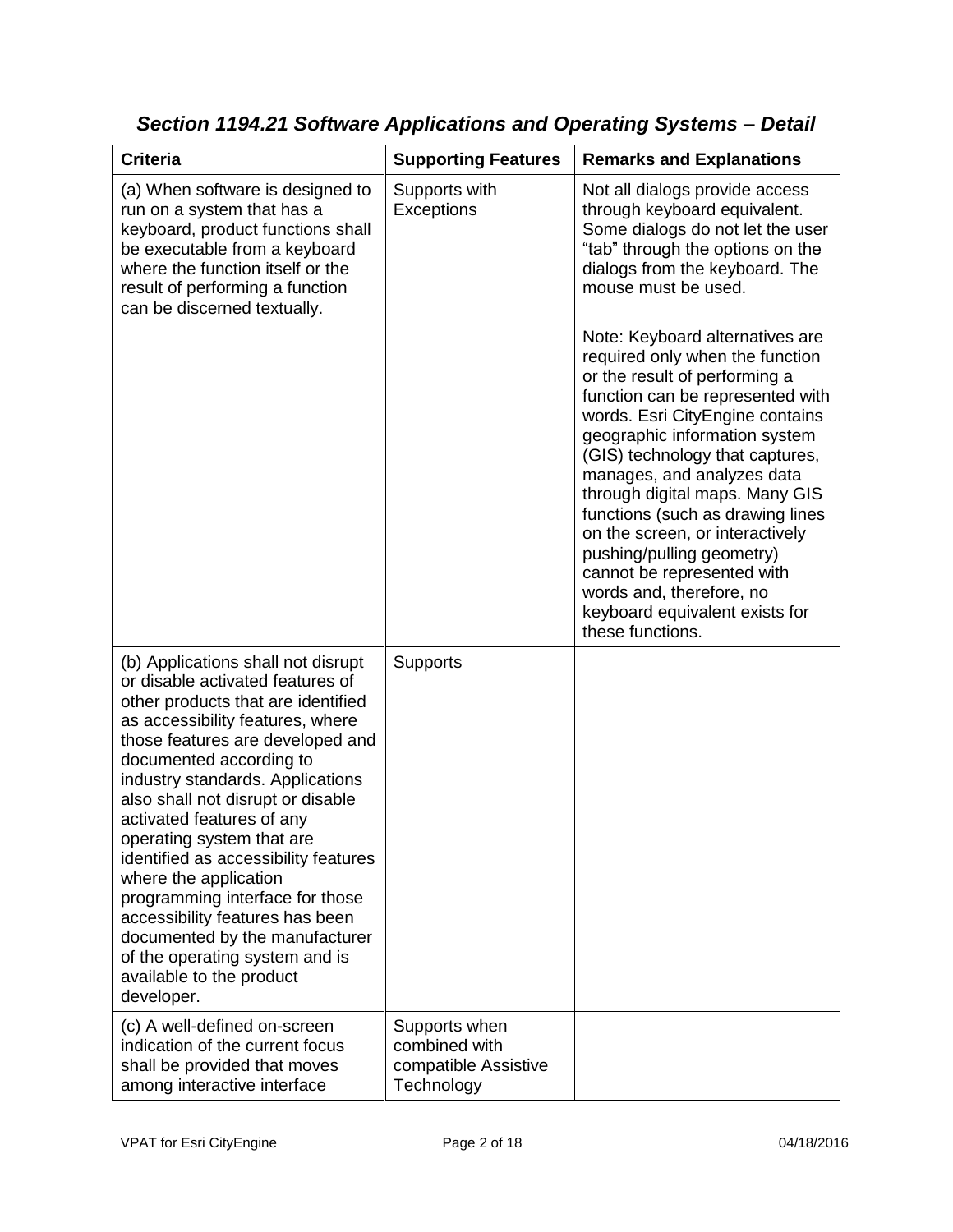| elements as the input focus<br>changes. The focus shall be<br>programmatically exposed so<br>that Assistive Technology can<br>track focus and focus changes.                                                                                                                                               |                             |                                                                                                                                                                                                |
|------------------------------------------------------------------------------------------------------------------------------------------------------------------------------------------------------------------------------------------------------------------------------------------------------------|-----------------------------|------------------------------------------------------------------------------------------------------------------------------------------------------------------------------------------------|
| (d) Sufficient information about a<br>user interface element including<br>the identity, operation and state<br>of the element shall be available<br>to Assistive Technology. When<br>an image represents a program<br>element, the information<br>conveyed by the image must also<br>be available in text. | Supports                    |                                                                                                                                                                                                |
| (e) When bitmap images are<br>used to identify controls, status<br>indicators, or other programmatic<br>elements, the meaning assigned<br>to those images shall be<br>consistent throughout an<br>application's performance.                                                                               | <b>Supports</b>             |                                                                                                                                                                                                |
| (f) Textual information shall be<br>provided through operating<br>system functions for displaying<br>text. The minimum information<br>that shall be made available is<br>text content, text input caret<br>location, and text attributes.                                                                  | <b>Supports</b>             |                                                                                                                                                                                                |
| (g) Applications shall not override<br>user selected contrast and color<br>selections and other individual<br>display attributes.                                                                                                                                                                          | Supports with<br>Exceptions | With the exception of a few<br>specific interface environments<br>such as the Style Manager or<br>Façade Wizard, Esri CityEngine<br>uses the system settings for font<br>and color properties. |
| (h) When animation is displayed,<br>the information shall be<br>displayable in at least one non-<br>animated presentation mode at<br>the option of the user.                                                                                                                                               | <b>Supports</b>             |                                                                                                                                                                                                |
| (i) Color coding shall not be used<br>as the only means of conveying<br>information, indicating an action,<br>prompting a response, or<br>distinguishing a visual element.                                                                                                                                 | Supports                    |                                                                                                                                                                                                |
| (j) When a product permits a user<br>to adjust color and contrast<br>settings, a variety of color                                                                                                                                                                                                          | Supports                    |                                                                                                                                                                                                |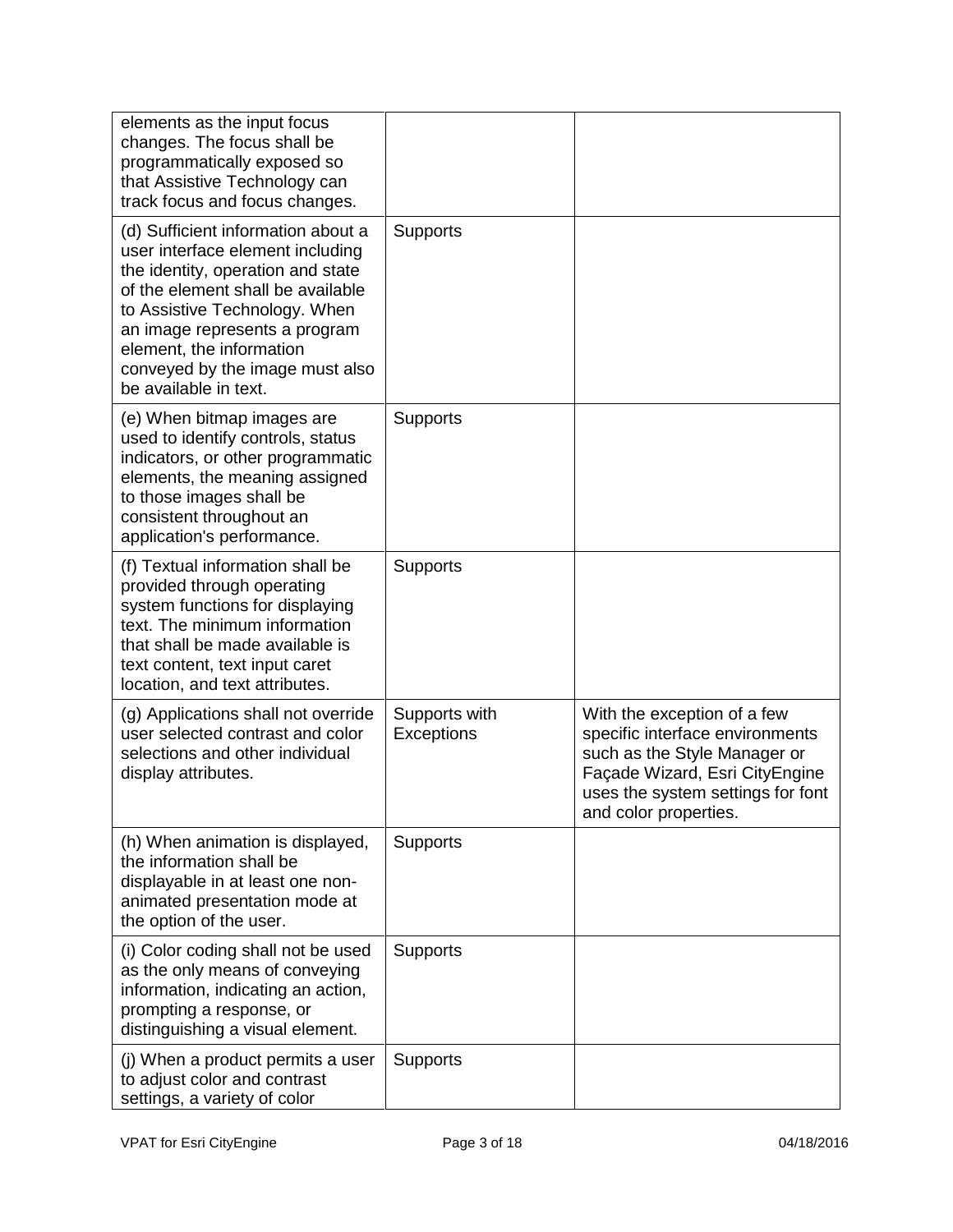| selections capable of producing a<br>range of contrast levels shall be<br>provided.                                                                                                                                                                                 |                 |  |
|---------------------------------------------------------------------------------------------------------------------------------------------------------------------------------------------------------------------------------------------------------------------|-----------------|--|
| (k) Software shall not use<br>flashing or blinking text, objects,<br>or other elements having a flash<br>or blink frequency greater than 2<br>Hz and lower than 55 Hz.                                                                                              | <b>Supports</b> |  |
| (I) When electronic forms are<br>used, the form shall allow people<br>using Assistive Technology to<br>access the information, field<br>elements, and functionality<br>required for completion and<br>submission of the form, including<br>all directions and cues. | <b>Supports</b> |  |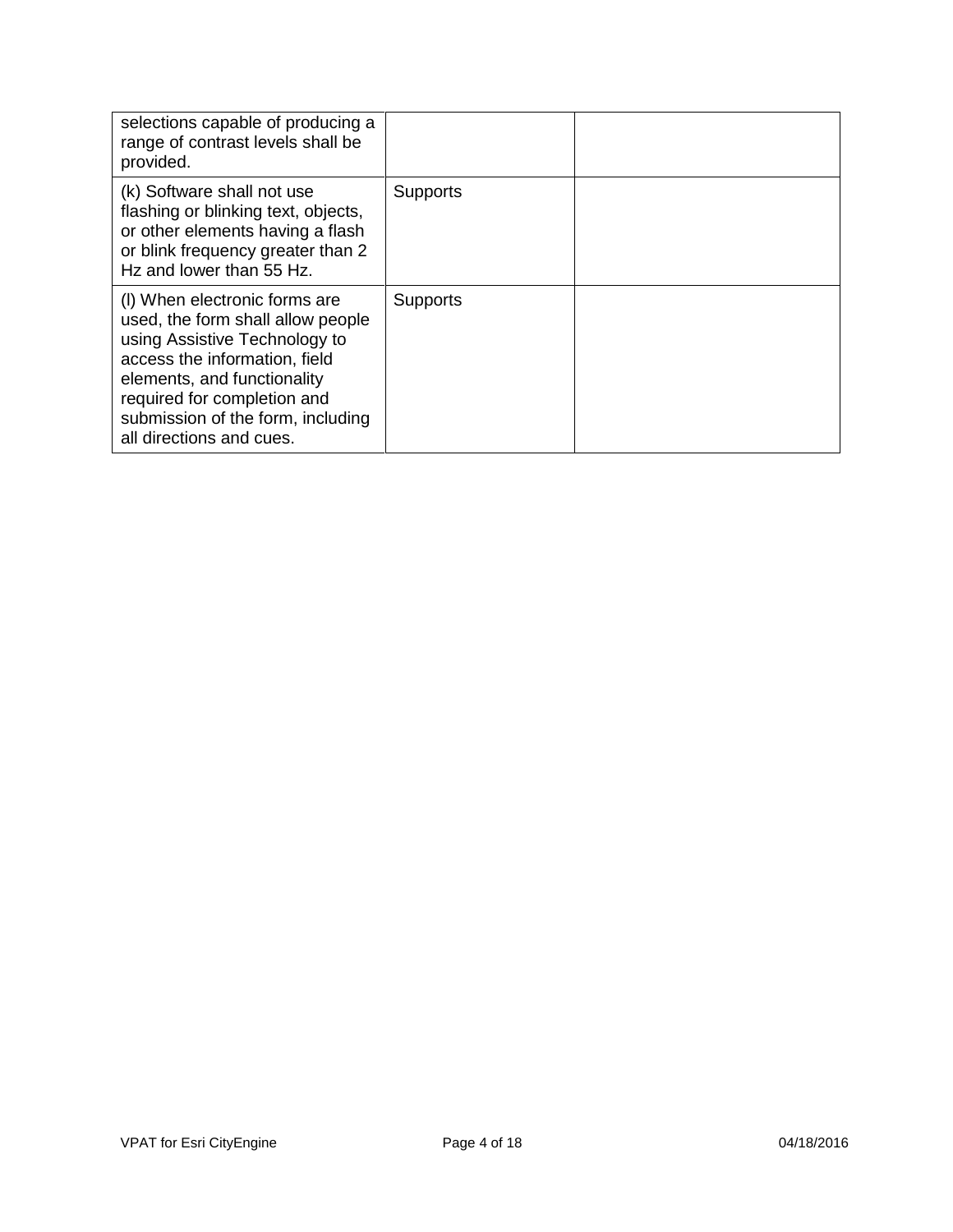| <b>Criteria</b>                                                                                                                                                              | <b>Supporting Features</b> | <b>Remarks and Explanations</b> |
|------------------------------------------------------------------------------------------------------------------------------------------------------------------------------|----------------------------|---------------------------------|
| (a) A text equivalent for every<br>non-text element shall be<br>provided (e.g., via "alt",<br>"longdesc", or in element<br>content).                                         | Not Applicable             |                                 |
| (b) Equivalent alternatives for any<br>multimedia presentation shall be<br>synchronized with the<br>presentation.                                                            | Not Applicable             |                                 |
| (c) Web pages shall be designed<br>so that all information conveyed<br>with color is also available<br>without color, for example from<br>context or markup.                 | Not Applicable             |                                 |
| (d) Documents shall be<br>organized so they are readable<br>without requiring an associated<br>style sheet.                                                                  | Not Applicable             |                                 |
| (e) Redundant text links shall be<br>provided for each active region of<br>a server-side image map.                                                                          | Not Applicable             |                                 |
| (f) Client-side image maps shall<br>be provided instead of server-<br>side image maps except where<br>the regions cannot be defined<br>with an available geometric<br>shape. | Not Applicable             |                                 |
| (g) Row and column headers<br>shall be identified for data tables.                                                                                                           | Not Applicable             |                                 |
| (h) Markup shall be used to<br>associate data cells and header<br>cells for data tables that have two<br>or more logical levels of row or<br>column headers.                 | Not Applicable             |                                 |
| (i) Frames shall be titled with text<br>that facilitates frame identification<br>and navigation.                                                                             | Not Applicable             |                                 |
| (j) Pages shall be designed to<br>avoid causing the screen to<br>flicker with a frequency greater<br>than 2 Hz and lower than 55 Hz.                                         | Not Applicable             |                                 |

*Section 1194.22 Web-based Internet Information and Applications – Detail*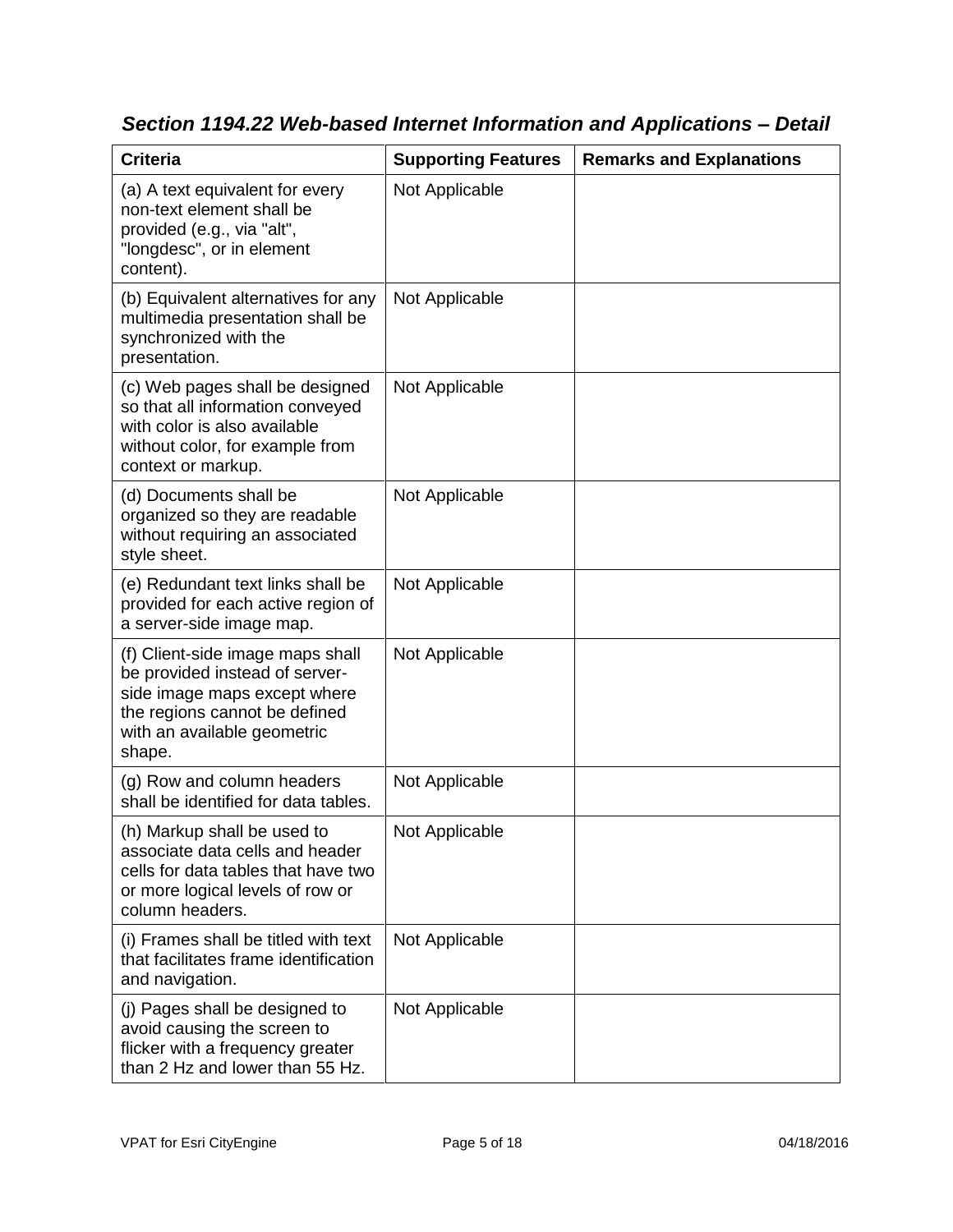| (k) A text-only page, with<br>equivalent information or<br>functionality, shall be provided to<br>make a web site comply with the<br>provisions of this part, when<br>compliance cannot be<br>accomplished in any other way.<br>The content of the text-only page<br>shall be updated whenever the<br>primary page changes. | Not Applicable |  |
|-----------------------------------------------------------------------------------------------------------------------------------------------------------------------------------------------------------------------------------------------------------------------------------------------------------------------------|----------------|--|
| (I) When pages utilize scripting<br>languages to display content, or<br>to create interface elements, the<br>information provided by the script<br>shall be identified with functional<br>text that can be read by Assistive<br>Technology.                                                                                 | Not Applicable |  |
| (m) When a web page requires<br>that an applet, plug-in or other<br>application be present on the<br>client system to interpret page<br>content, the page must provide a<br>link to a plug-in or applet that<br>complies with $§1194.21(a)$<br>through (I).                                                                 | Not Applicable |  |
| (n) When electronic forms are<br>designed to be completed on-<br>line, the form shall allow people<br>using Assistive Technology to<br>access the information, field<br>elements, and functionality<br>required for completion and<br>submission of the form, including<br>all directions and cues.                         | Not Applicable |  |
| (o) A method shall be provided<br>that permits users to skip<br>repetitive navigation links.                                                                                                                                                                                                                                | Not Applicable |  |
| (p) When a timed response is<br>required, the user shall be alerted<br>and given sufficient time to<br>indicate more time is required.                                                                                                                                                                                      | Not Applicable |  |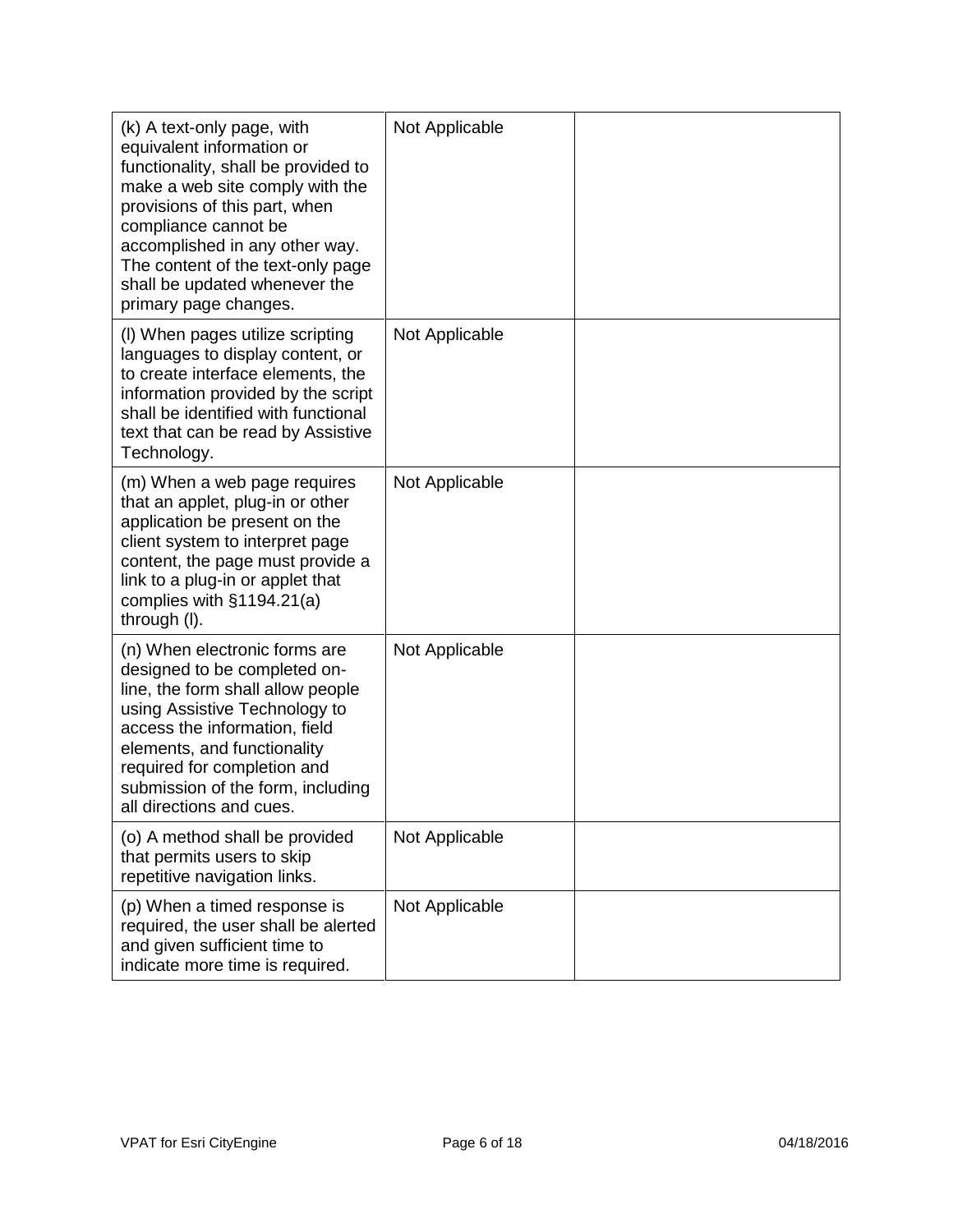| <b>Criteria</b>                                                                                                                                                                                                                                                                                                                                                       | <b>Supporting Features</b> | <b>Remarks and Explanations</b> |
|-----------------------------------------------------------------------------------------------------------------------------------------------------------------------------------------------------------------------------------------------------------------------------------------------------------------------------------------------------------------------|----------------------------|---------------------------------|
| (a) Telecommunications products<br>or systems which provide a<br>function allowing voice<br>communication and which do not<br>themselves provide a TTY<br>functionality shall provide a<br>standard non-acoustic<br>connection point for TTYs.<br>Microphones shall be capable of<br>being turned on and off to allow<br>the user to intermix speech with<br>TTY use. | Not Applicable             |                                 |
| (b) Telecommunications products<br>which include voice<br>communication functionality shall<br>support all commonly used cross-<br>manufacturer non-proprietary<br>standard TTY signal protocols.                                                                                                                                                                     | Not Applicable             |                                 |
| (c) Voice mail, auto-attendant,<br>and interactive voice response<br>telecommunications systems<br>shall be usable by TTY users<br>with their TTYs.                                                                                                                                                                                                                   | Not Applicable             |                                 |
| (d) Voice mail, messaging, auto-<br>attendant, and interactive voice<br>response telecommunications<br>systems that require a response<br>from a user within a time interval,<br>shall give an alert when the time<br>interval is about to run out, and<br>shall provide sufficient time for<br>the user to indicate more time is<br>required.                        | Not Applicable             |                                 |
| (e) Where provided, caller<br>identification and similar<br>telecommunications functions<br>shall also be available for users<br>of TTYs, and for users who<br>cannot see displays.                                                                                                                                                                                   | Not Applicable             |                                 |
| (f) For transmitted voice signals,<br>telecommunications products<br>shall provide a gain adjustable up<br>to a minimum of 20 dB. For<br>incremental volume control, at                                                                                                                                                                                               | Not Applicable             |                                 |

### *Section 1194.23 Telecommunications Products – Detail*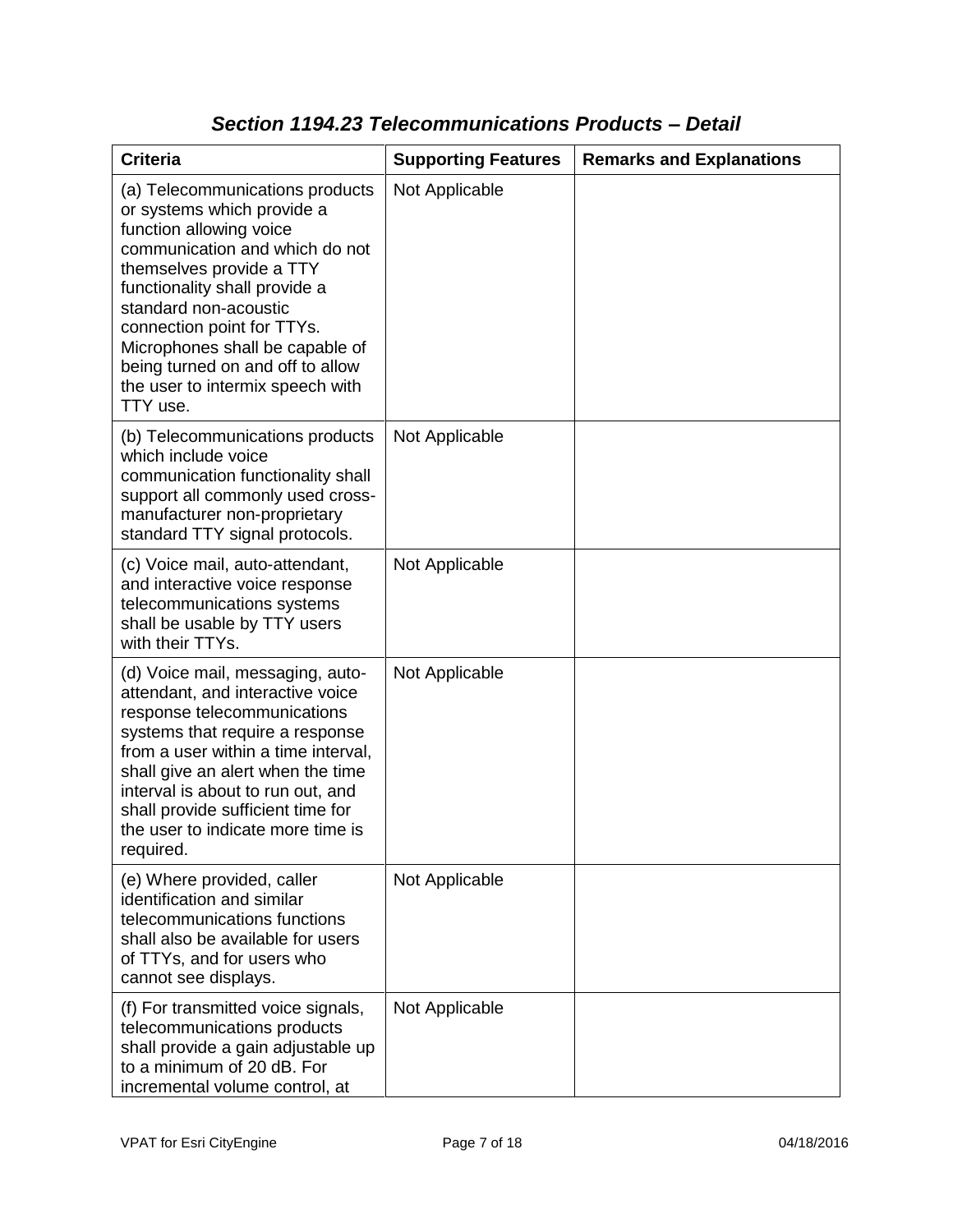| least one intermediate step of 12<br>dB of gain shall be provided.                                                                                                                                                                                                                                                                                                                                                                                                                                                   |                |  |
|----------------------------------------------------------------------------------------------------------------------------------------------------------------------------------------------------------------------------------------------------------------------------------------------------------------------------------------------------------------------------------------------------------------------------------------------------------------------------------------------------------------------|----------------|--|
| (g) If the telecommunications<br>product allows a user to adjust<br>the receive volume, a function<br>shall be provided to automatically<br>reset the volume to the default<br>level after every use.                                                                                                                                                                                                                                                                                                                | Not Applicable |  |
| (h) Where a telecommunications<br>product delivers output by an<br>audio transducer which is<br>normally held up to the ear, a<br>means for effective magnetic<br>wireless coupling to hearing<br>technologies shall be provided.                                                                                                                                                                                                                                                                                    | Not Applicable |  |
| (i) Interference to hearing<br>technologies (including hearing<br>aids, cochlear implants, and<br>assistive listening devices) shall<br>be reduced to the lowest possible<br>level that allows a user of hearing<br>technologies to utilize the<br>telecommunications product.                                                                                                                                                                                                                                       | Not Applicable |  |
| (i) Products that transmit or<br>conduct information or<br>communication, shall pass<br>through cross-manufacturer, non-<br>proprietary, industry-standard<br>codes, translation protocols,<br>formats or other information<br>necessary to provide the<br>information or communication in<br>a usable format. Technologies<br>which use encoding, signal<br>compression, format<br>transformation, or similar<br>techniques shall not remove<br>information needed for access or<br>shall restore it upon delivery. | Not Applicable |  |
| (k)(1) Products which have<br>mechanically operated controls<br>or keys shall comply with the<br>following: Controls and Keys<br>shall be tactilely discernible<br>without activating the controls or<br>keys.                                                                                                                                                                                                                                                                                                       | Not Applicable |  |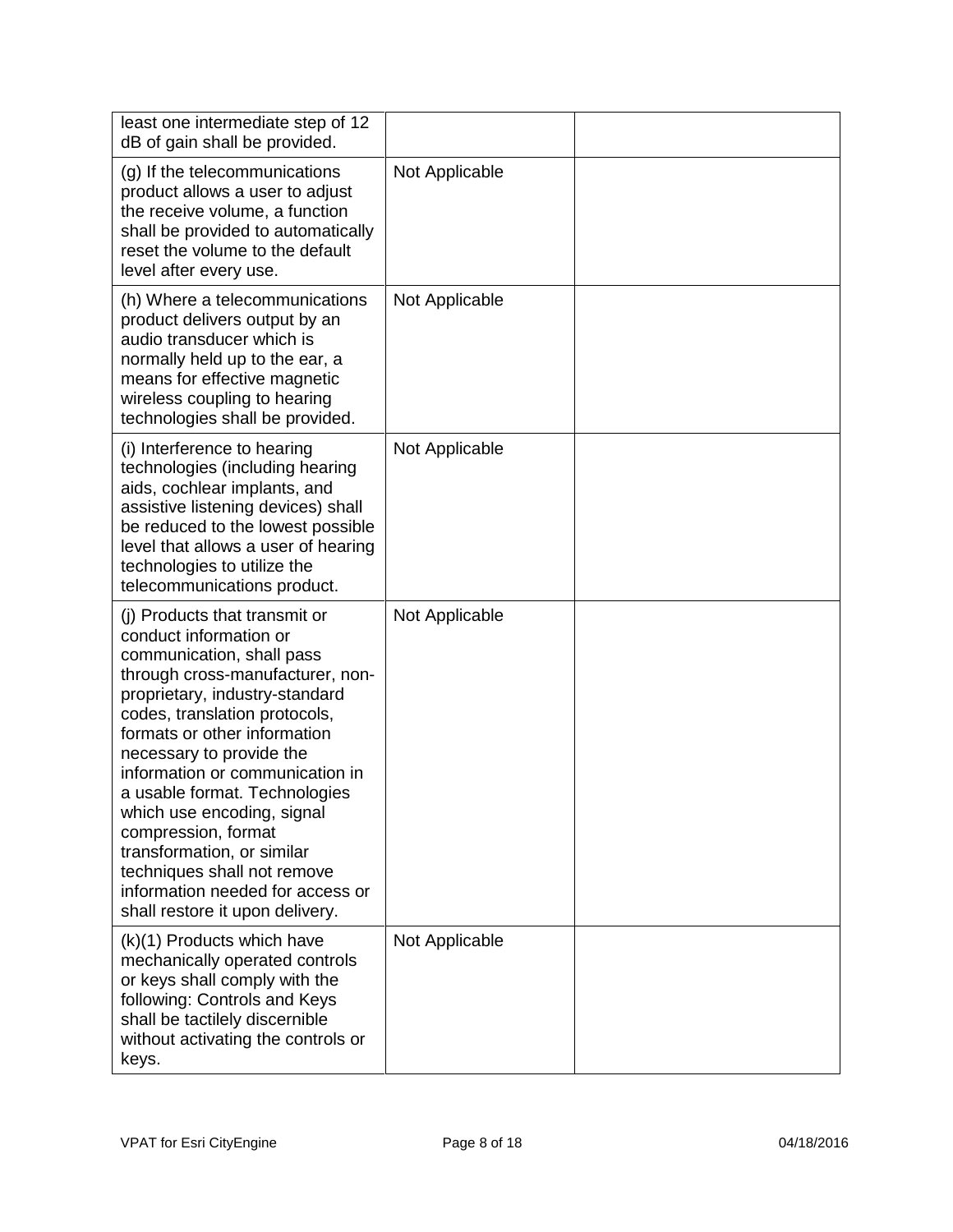| (k)(2) Products which have<br>mechanically operated controls<br>or keys shall comply with the<br>following: Controls and Keys<br>shall be operable with one hand<br>and shall not require tight<br>grasping, pinching, twisting of the<br>wrist. The force required to<br>activate controls and keys shall<br>be 5 lbs. (22.2N) maximum. |                |  |
|------------------------------------------------------------------------------------------------------------------------------------------------------------------------------------------------------------------------------------------------------------------------------------------------------------------------------------------|----------------|--|
| (k)(3) Products which have<br>mechanically operated controls<br>or keys shall comply with the<br>following: If key repeat is<br>supported, the delay before<br>repeat shall be adjustable to at<br>least 2 seconds. Key repeat rate<br>shall be adjustable to 2 seconds<br>per character.                                                | Not Applicable |  |
| $(k)(4)$ Products which have<br>mechanically operated controls<br>or keys shall comply with the<br>following: The status of all locking<br>or toggle controls or keys shall be<br>visually discernible, and<br>discernible either through touch<br>or sound.                                                                             | Not Applicable |  |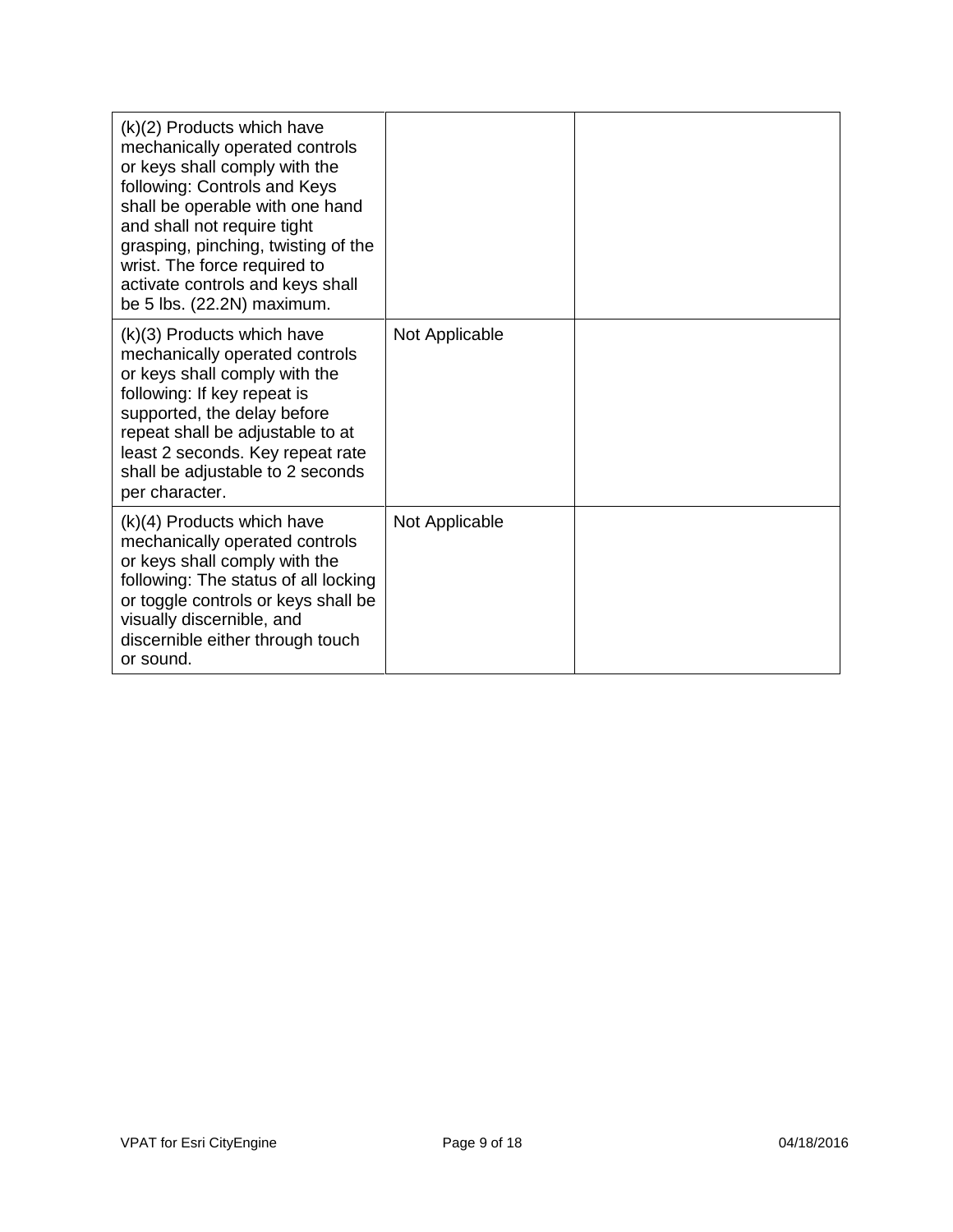| <b>Criteria</b>                                                                                                                                                                                                                                                                                                                                                                                                                                                                                                                                                                                                                                                                                                                                                                                                                                                                                                                                                           | <b>Supporting Features</b> | <b>Remarks and Explanations</b> |
|---------------------------------------------------------------------------------------------------------------------------------------------------------------------------------------------------------------------------------------------------------------------------------------------------------------------------------------------------------------------------------------------------------------------------------------------------------------------------------------------------------------------------------------------------------------------------------------------------------------------------------------------------------------------------------------------------------------------------------------------------------------------------------------------------------------------------------------------------------------------------------------------------------------------------------------------------------------------------|----------------------------|---------------------------------|
| a) All analog television displays<br>13 inches and larger, and<br>computer equipment that<br>includes analog television<br>receiver or display circuitry, shall<br>be equipped with caption<br>decoder circuitry which<br>appropriately receives, decodes,<br>and displays closed captions<br>from broadcast, cable, videotape,<br>and DVD signals. As soon as<br>practicable, but not later than<br>July 1, 2002, widescreen digital<br>television (DTV) displays<br>measuring at least 7.8 inches<br>vertically, DTV sets with<br>conventional displays measuring<br>at least 13 inches vertically, and<br>stand-alone DTV tuners, whether<br>or not they are marketed with<br>display screens, and computer<br>equipment that includes DTV<br>receiver or display circuitry, shall<br>be equipped with caption<br>decoder circuitry which<br>appropriately receives, decodes,<br>and displays closed captions<br>from broadcast, cable, videotape,<br>and DVD signals. | Not Applicable             |                                 |
| (b) Television tuners, including<br>tuner cards for use in computers,<br>shall be equipped with secondary<br>audio program playback circuitry.                                                                                                                                                                                                                                                                                                                                                                                                                                                                                                                                                                                                                                                                                                                                                                                                                            | Not Applicable             |                                 |
| (c) All training and informational<br>video and multimedia productions<br>which support the agency's<br>mission, regardless of format,<br>that contain speech or other<br>audio information necessary for<br>the comprehension of the<br>content, shall be open or closed<br>captioned.                                                                                                                                                                                                                                                                                                                                                                                                                                                                                                                                                                                                                                                                                   | Not Applicable             |                                 |
| (d) All training and informational<br>video and multimedia productions<br>which support the agency's                                                                                                                                                                                                                                                                                                                                                                                                                                                                                                                                                                                                                                                                                                                                                                                                                                                                      | Not Applicable             |                                 |

#### *Section 1194.24 Video and Multi-media Products – Detail*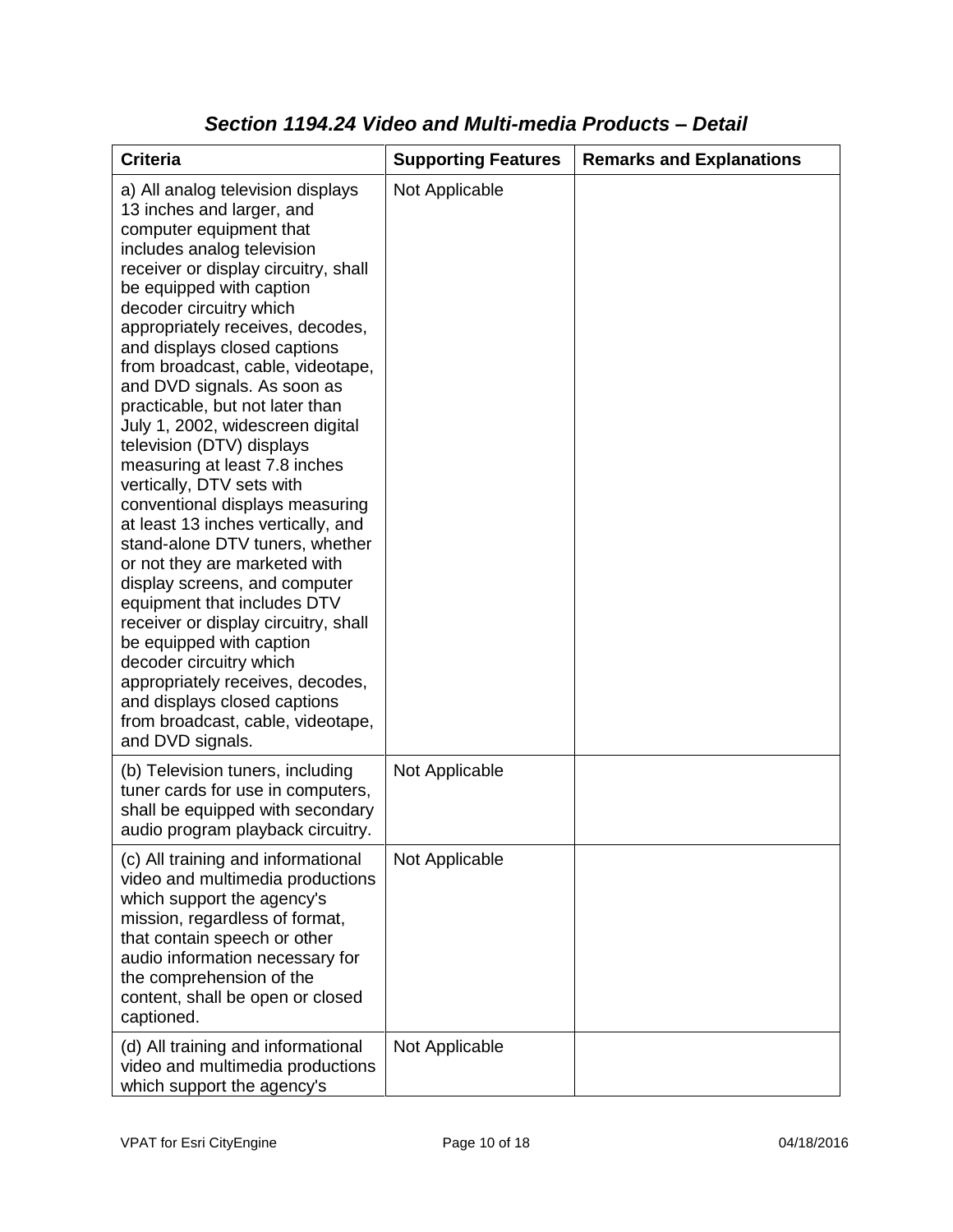| mission, regardless of format,<br>that contain visual information<br>necessary for the comprehension<br>of the content, shall be audio<br>described. |                |  |
|------------------------------------------------------------------------------------------------------------------------------------------------------|----------------|--|
| (e) Display or presentation of<br>alternate text presentation or<br>audio descriptions shall be user-<br>selectable unless permanent.                | Not Applicable |  |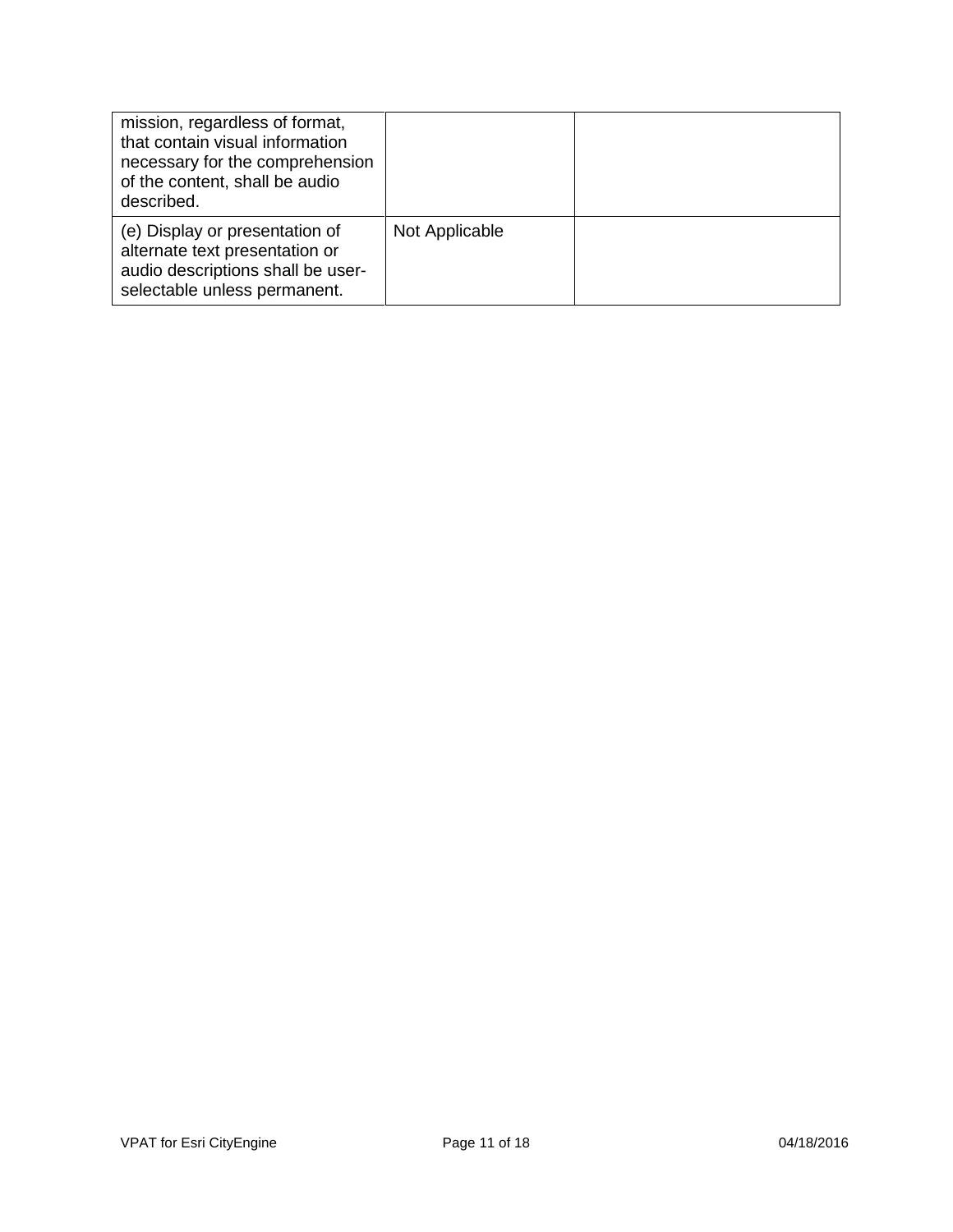### *Section 1194.25 Self-Contained, Closed Products – Detail*

| <b>Criteria</b>                                                                                                                                                                                                                                                                                                                                  | <b>Supporting Features</b> | <b>Remarks and Explanations</b> |
|--------------------------------------------------------------------------------------------------------------------------------------------------------------------------------------------------------------------------------------------------------------------------------------------------------------------------------------------------|----------------------------|---------------------------------|
| (a) Self contained products shall<br>be usable by people with<br>disabilities without requiring an<br>end-user to attach Assistive<br>Technology to the product.<br>Personal headsets for private<br>listening are not Assistive<br>Technology.                                                                                                  | Not Applicable             |                                 |
| (b) When a timed response is<br>required, the user shall be alerted<br>and given sufficient time to<br>indicate more time is required.                                                                                                                                                                                                           | Not Applicable             |                                 |
| (c) Where a product utilizes<br>touchscreens or contact-sensitive<br>controls, an input method shall<br>be provided that complies with<br>§1194.23 (k) (1) through (4).                                                                                                                                                                          | Not Applicable             |                                 |
| (d) When biometric forms of user<br>identification or control are used,<br>an alternative form of<br>identification or activation, which<br>does not require the user to<br>possess particular biological<br>characteristics, shall also be<br>provided.                                                                                         | Not Applicable             |                                 |
| (e) When products provide<br>auditory output, the audio signal<br>shall be provided at a standard<br>signal level through an industry<br>standard connector that will allow<br>for private listening. The product<br>must provide the ability to<br>interrupt, pause, and restart the<br>audio at any time.                                      | Not Applicable             |                                 |
| (f) When products deliver voice<br>output in a public area,<br>incremental volume control shall<br>be provided with output<br>amplification up to a level of at<br>least 65 dB. Where the ambient<br>noise level of the environment is<br>above 45 dB, a volume gain of at<br>least 20 dB above the ambient<br>level shall be user selectable. A | Not Applicable             |                                 |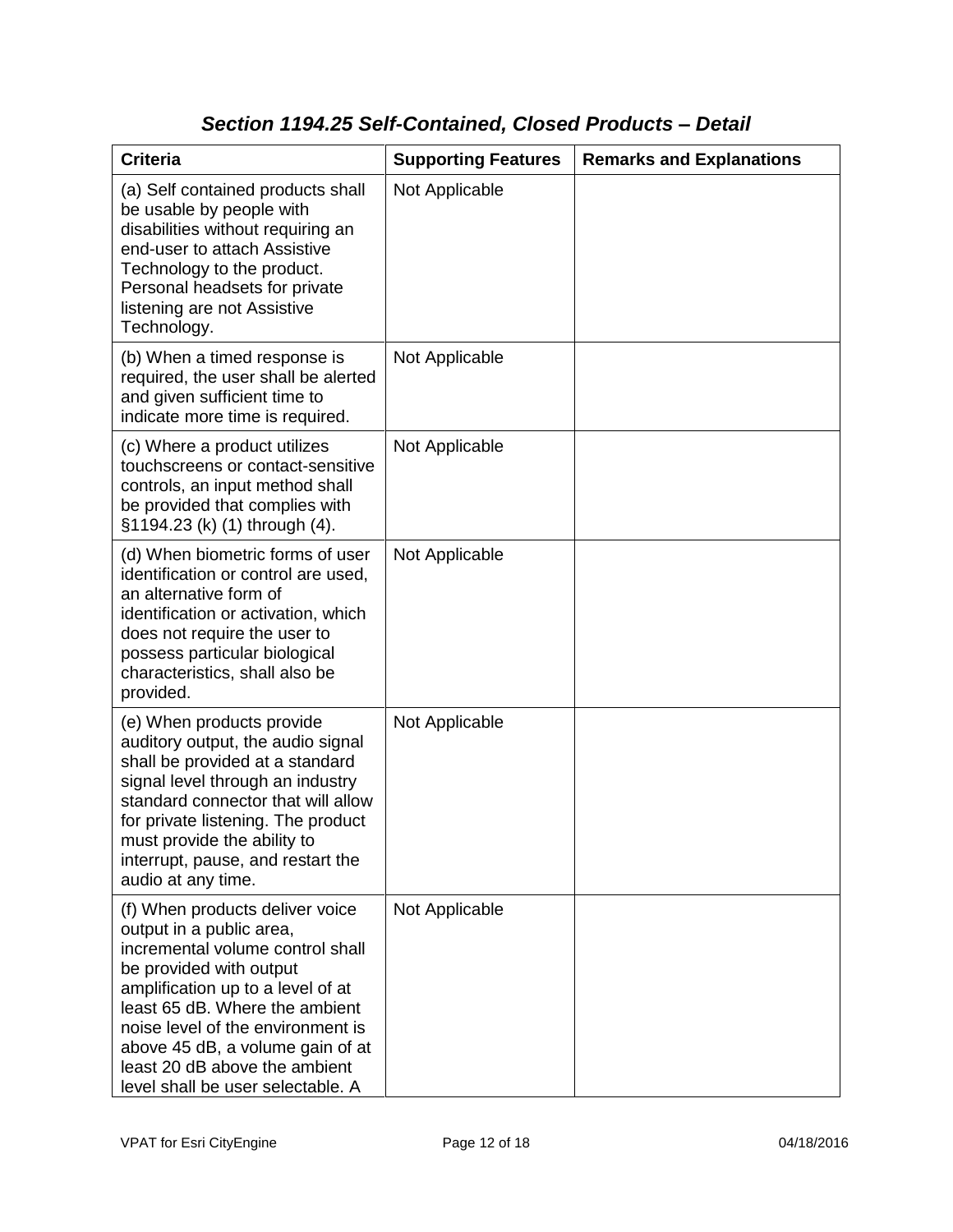| function shall be provided to<br>automatically reset the volume to<br>the default level after every use.                                                                                                                                                                                                                                                                                                                                                                                                                                                                          |                |  |
|-----------------------------------------------------------------------------------------------------------------------------------------------------------------------------------------------------------------------------------------------------------------------------------------------------------------------------------------------------------------------------------------------------------------------------------------------------------------------------------------------------------------------------------------------------------------------------------|----------------|--|
| (g) Color coding shall not be<br>used as the only means of<br>conveying information, indicating<br>an action, prompting a response,<br>or distinguishing a visual<br>element.                                                                                                                                                                                                                                                                                                                                                                                                     | Not Applicable |  |
| (h) When a product permits a<br>user to adjust color and contrast<br>settings, a range of color<br>selections capable of producing a<br>variety of contrast levels shall be<br>provided.                                                                                                                                                                                                                                                                                                                                                                                          | Not Applicable |  |
| (i) Products shall be designed to<br>avoid causing the screen to<br>flicker with a frequency greater<br>than 2 Hz and lower than 55 Hz.                                                                                                                                                                                                                                                                                                                                                                                                                                           | Not Applicable |  |
| (j) (1) Products which are<br>freestanding, non-portable, and<br>intended to be used in one<br>location and which have operable<br>controls shall comply with the<br>following: The position of any<br>operable control shall be<br>determined with respect to a<br>vertical plane, which is 48 inches<br>in length, centered on the<br>operable control, and at the<br>maximum protrusion of the<br>product within the 48 inch length<br>on products which are<br>freestanding, non-portable, and<br>intended to be used in one<br>location and which have operable<br>controls. | Not Applicable |  |
| (j)(2) Products which are<br>freestanding, non-portable, and<br>intended to be used in one<br>location and which have operable<br>controls shall comply with the<br>following: Where any operable<br>control is 10 inches or less<br>behind the reference plane, the<br>height shall be 54 inches<br>maximum and 15 inches                                                                                                                                                                                                                                                        | Not Applicable |  |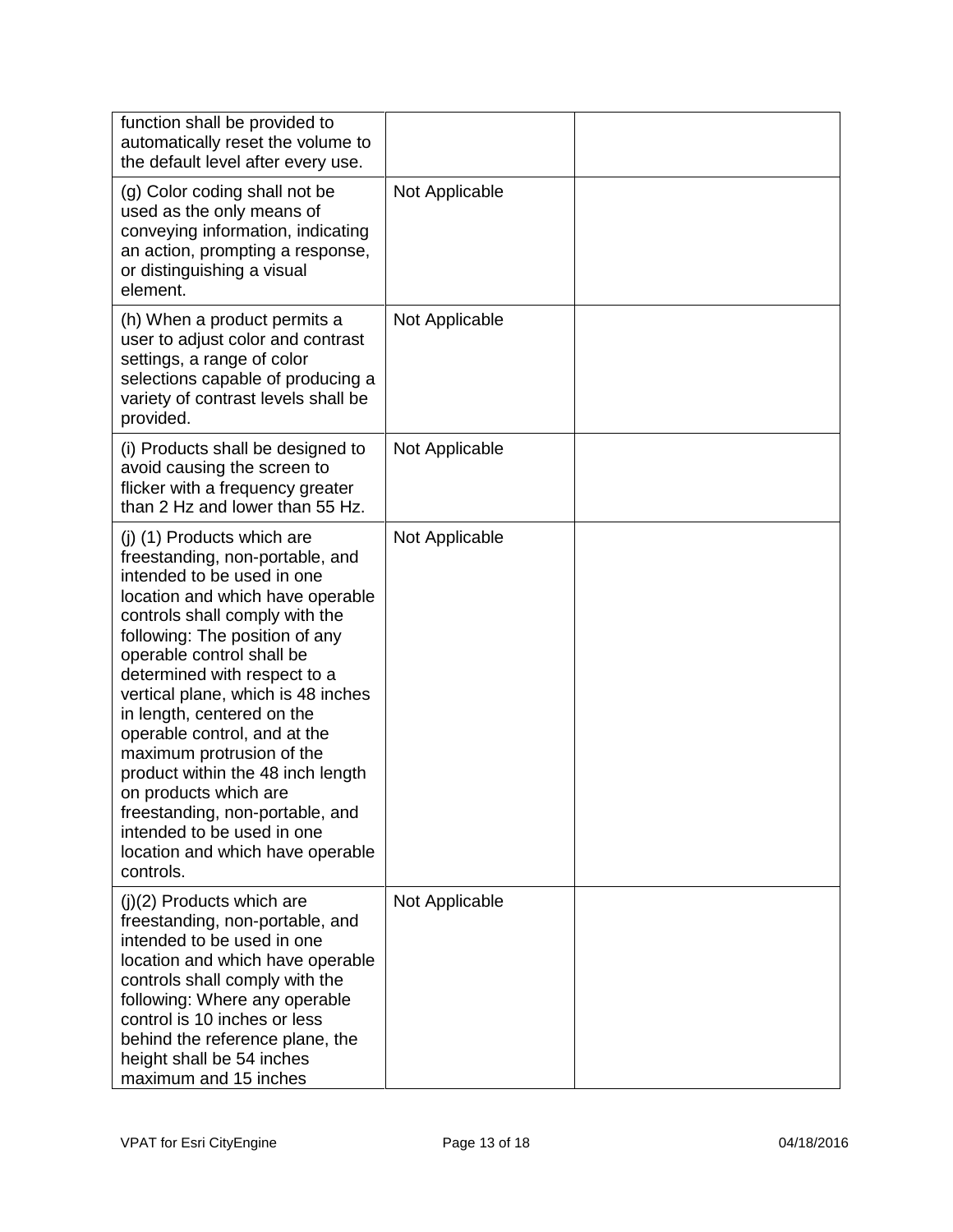| minimum above the floor.                                                                                                                                                                                                                                                                                                                                                                  |                |  |
|-------------------------------------------------------------------------------------------------------------------------------------------------------------------------------------------------------------------------------------------------------------------------------------------------------------------------------------------------------------------------------------------|----------------|--|
| $(i)(3)$ Products which are<br>freestanding, non-portable, and<br>intended to be used in one<br>location and which have operable<br>controls shall comply with the<br>following: Where any operable<br>control is more than 10 inches<br>and not more than 24 inches<br>behind the reference plane, the<br>height shall be 46 inches<br>maximum and 15 inches<br>minimum above the floor. | Not Applicable |  |
| $(j)(4)$ Products which are<br>freestanding, non-portable, and<br>intended to be used in one<br>location and which have operable<br>controls shall comply with the<br>following: Operable controls shall<br>not be more than 24 inches<br>behind the reference plane.                                                                                                                     | Not Applicable |  |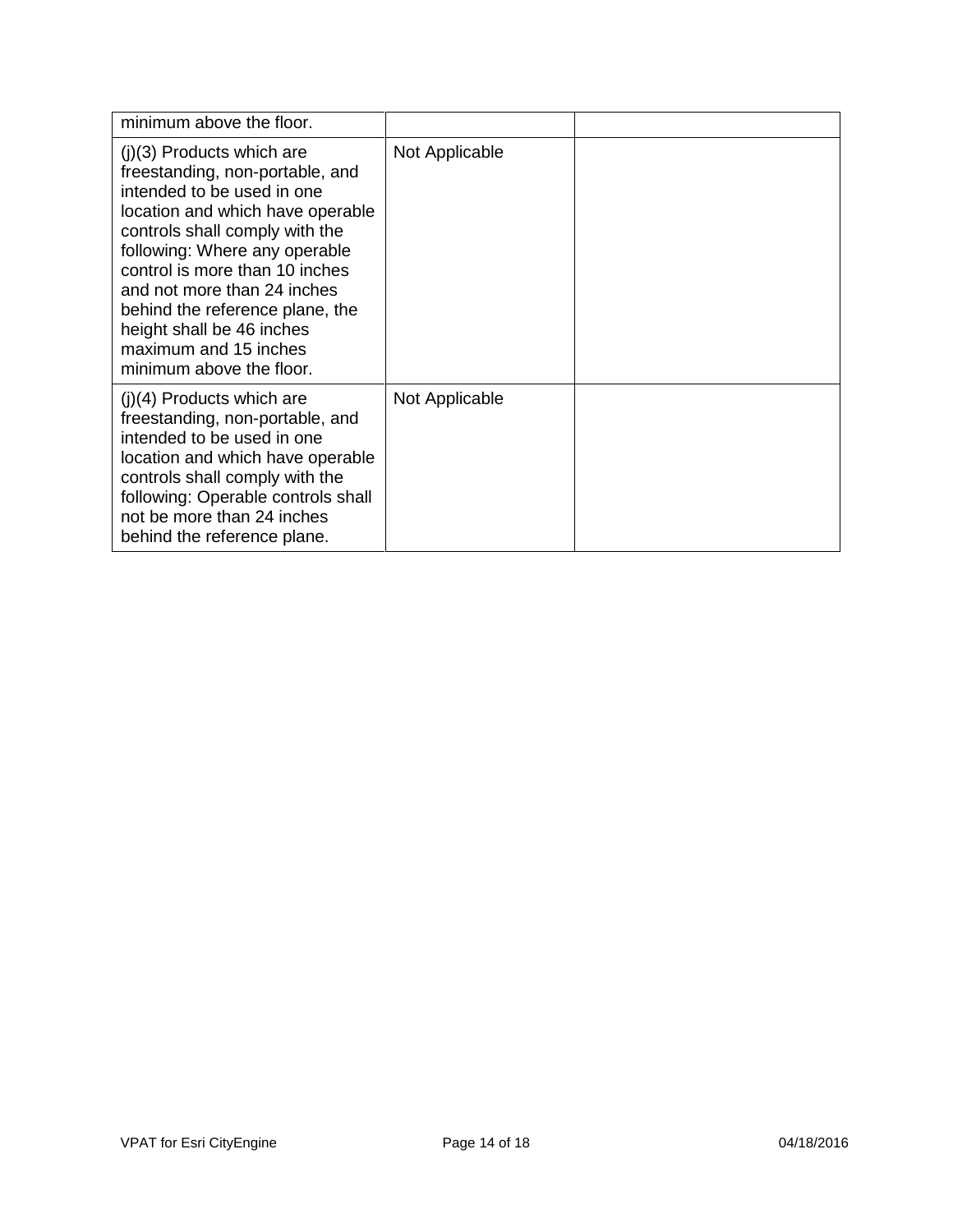| <b>Criteria</b>                                                                                                                                                                                                                                          | <b>Supporting Features</b> | <b>Remarks and Explanations</b> |
|----------------------------------------------------------------------------------------------------------------------------------------------------------------------------------------------------------------------------------------------------------|----------------------------|---------------------------------|
| (a) All mechanically operated<br>controls and keys shall comply<br>with §1194.23 (k) (1) through (4).                                                                                                                                                    | Not Applicable             |                                 |
| (b) If a product utilizes<br>touchscreens or touch-operated<br>controls, an input method shall<br>be provided that complies with<br>§1194.23 (k) (1) through (4).                                                                                        | Not Applicable             |                                 |
| (c) When biometric forms of user<br>identification or control are used,<br>an alternative form of<br>identification or activation, which<br>does not require the user to<br>possess particular biological<br>characteristics, shall also be<br>provided. | Not Applicable             |                                 |
| (d) Where provided, at least one<br>of each type of expansion slots,<br>ports and connectors shall<br>comply with publicly available<br>industry standards.                                                                                              | Not Applicable             |                                 |

# *Section 1194.26 Desktop and Portable Computers – Detail*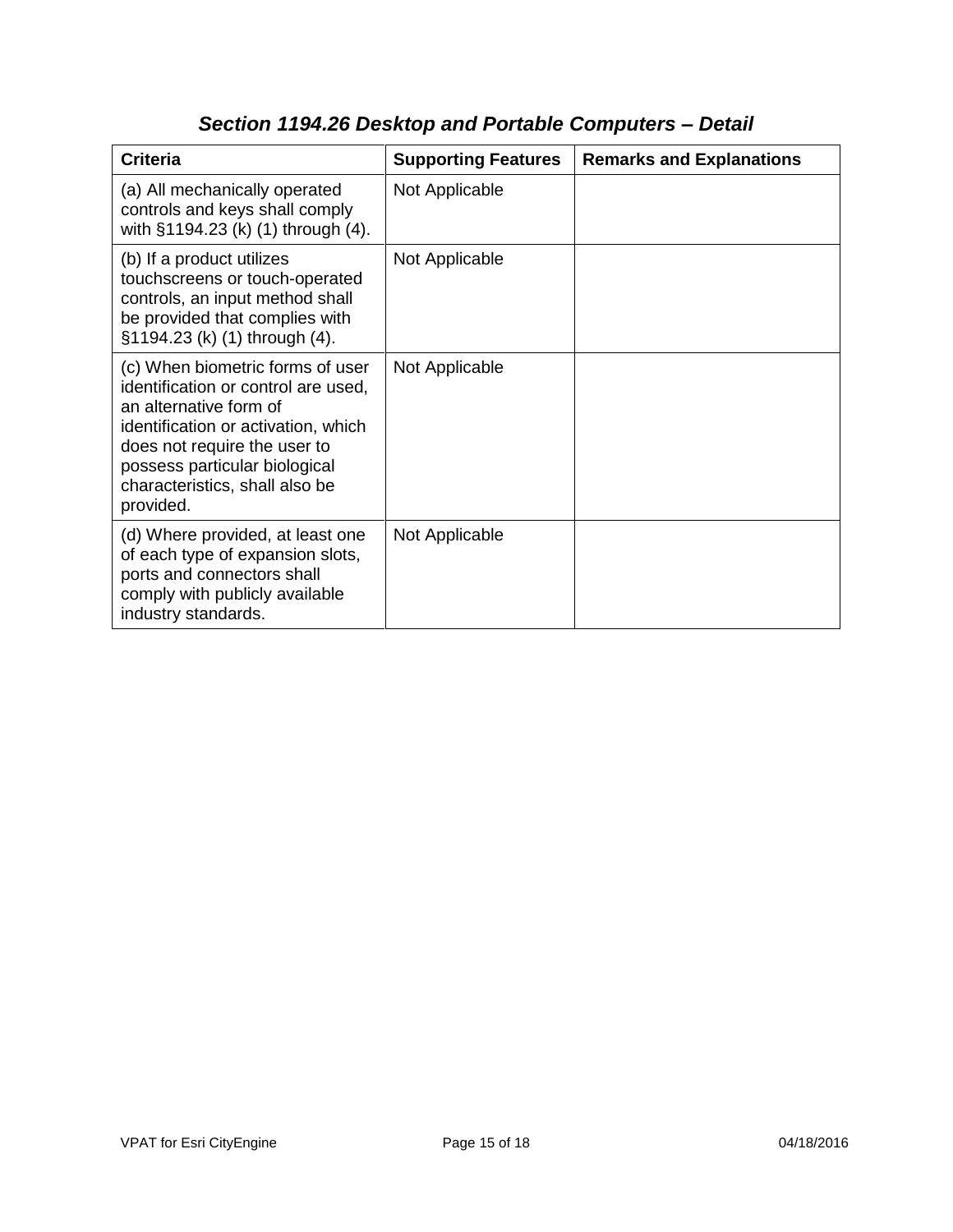| <b>Criteria</b>                                                                                                                                                                                                                                                                                                                        | <b>Supporting Features</b>                                           | <b>Remarks and Explanations</b>                                                                                                                                                                                                                                              |
|----------------------------------------------------------------------------------------------------------------------------------------------------------------------------------------------------------------------------------------------------------------------------------------------------------------------------------------|----------------------------------------------------------------------|------------------------------------------------------------------------------------------------------------------------------------------------------------------------------------------------------------------------------------------------------------------------------|
| (a) At least one mode of<br>operation and information<br>retrieval that does not require<br>user vision shall be provided, or<br>support for Assistive Technology<br>used by people who are blind or<br>visually impaired shall be<br>provided.                                                                                        | Supports when<br>combined with<br>compatible Assistive<br>Technology | Esri CityEngine may be used<br>with Assistive Technology,<br>however, 3D scenes and some<br>aspects of a geographic<br>information system (GIS) or a<br>digital map are inherently<br>visual/graphical and cannot be<br>adequately represented with<br>Assistive Technology. |
| (b) At least one mode of<br>operation and information<br>retrieval that does not require<br>visual acuity greater than 20/70<br>shall be provided in audio and<br>enlarged print output working<br>together or independently, or<br>support for Assistive Technology<br>used by people who are visually<br>impaired shall be provided. | Supports when<br>combined with<br>compatible Assistive<br>Technology | Esri CityEngine may be used<br>with Assistive Technology,<br>however, 3D scenes and some<br>aspects of a geographic<br>information system (GIS) or a<br>digital map are inherently<br>visual/graphical and cannot be<br>adequately represented with<br>Assistive Technology. |
| (c) At least one mode of<br>operation and information<br>retrieval that does not require<br>user hearing shall be provided, or<br>support for Assistive Technology<br>used by people who are deaf or<br>hard of hearing shall be provided.                                                                                             | <b>Supports</b>                                                      | There is no reliance on hearing<br>to operate.                                                                                                                                                                                                                               |
| (d) Where audio information is<br>important for the use of a<br>product, at least one mode of<br>operation and information<br>retrieval shall be provided in an<br>enhanced auditory fashion, or<br>support for assistive hearing<br>devices shall be provided.                                                                        | Not Applicable                                                       | There is no reliance on hearing<br>to operate.                                                                                                                                                                                                                               |
| (e) At least one mode of<br>operation and information<br>retrieval that does not require<br>user speech shall be provided, or<br>support for Assistive Technology<br>used by people with disabilities<br>shall be provided.                                                                                                            | Supports                                                             | There is no reliance on speech<br>to operate.                                                                                                                                                                                                                                |
| (f) At least one mode of operation<br>and information retrieval that<br>does not require fine motor                                                                                                                                                                                                                                    | <b>Supports</b>                                                      | Operation and information<br>retrieval is dependent on<br>operating system settings and                                                                                                                                                                                      |

*Section 1194.31 Functional Performance Criteria – Detail*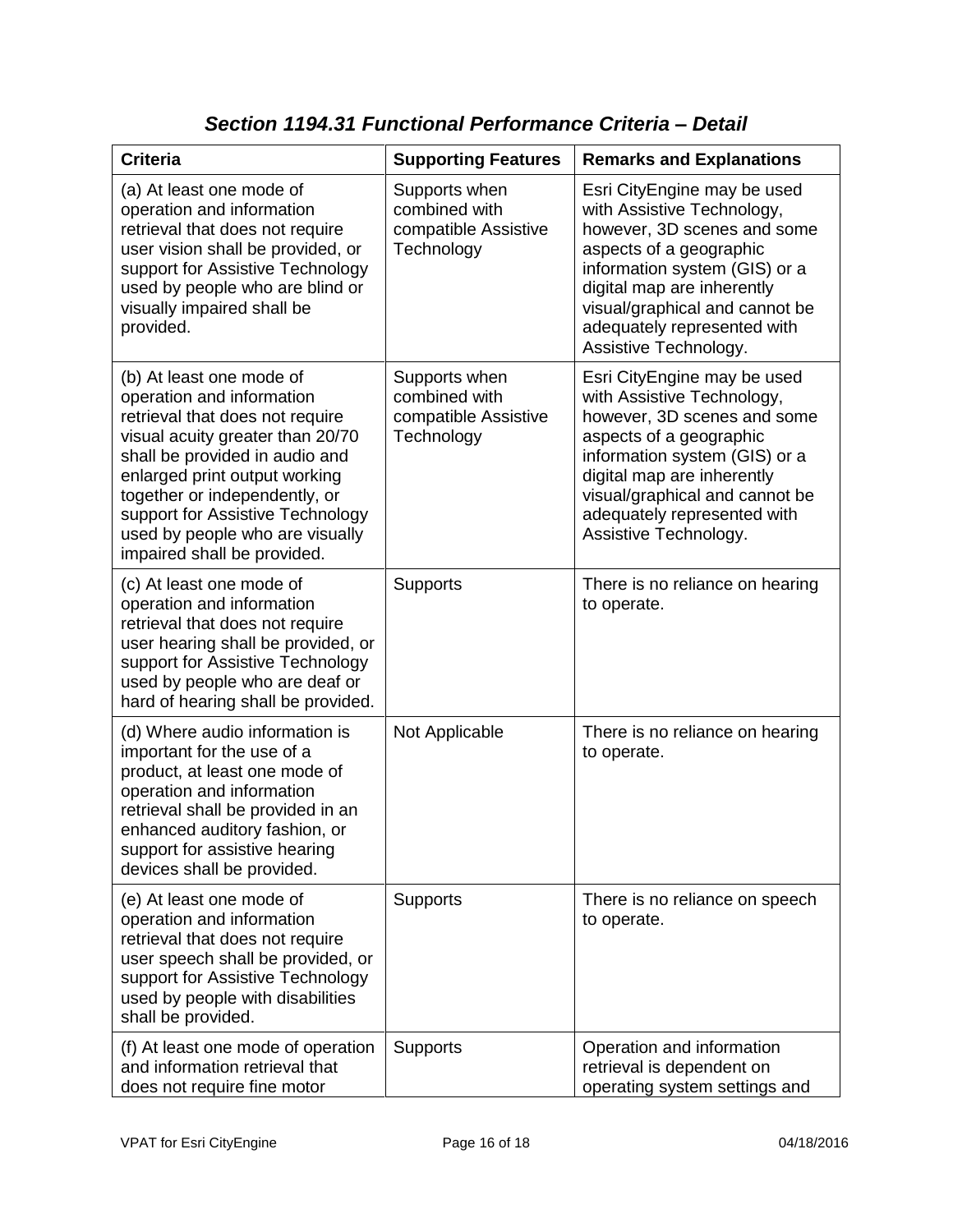| control or simultaneous actions   | configurations. The software      |
|-----------------------------------|-----------------------------------|
| and that is operable with limited | supports operating systems and    |
| reach and strength shall be       | configurations designed to assist |
| provided.                         | users with accessibility.         |